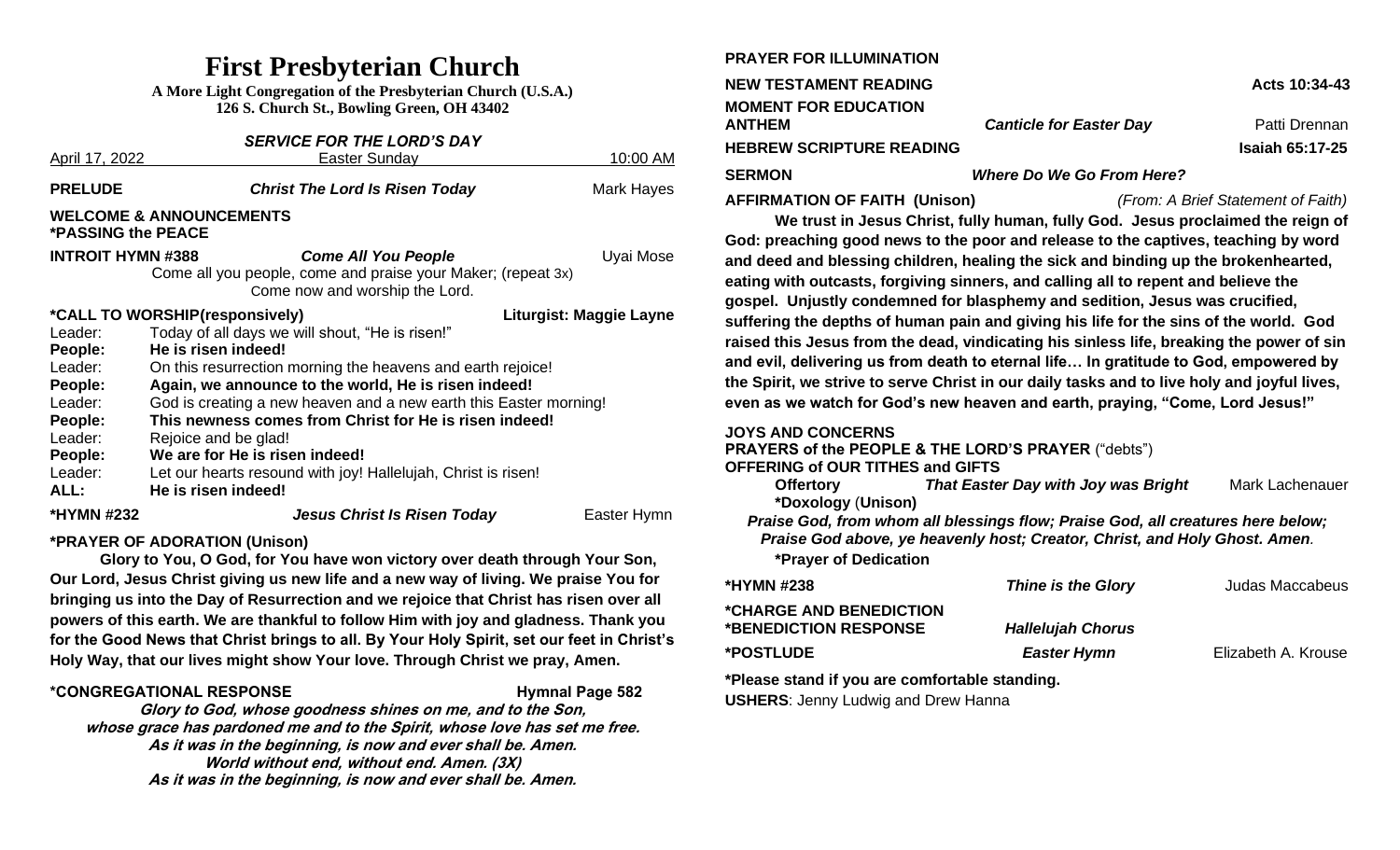**IN OUR PRAYERS:** All those adversely affected by war, Tom Marcin, Mike Halleck, Lee Liebetreu's family, Dale LaPointe, Mickey Cochrane, Linda Myers, Brenda Fowler, Michelle McDonald, Daisy Boyer, Ann Titus, the PNC, Mary Frances & Bill Moss, the LGBTQIA+ Community, all victims of abuse, racial inequalities, those picking up and trying to recover from surgery. 



#### **STAFF MEMBERS**

| Rev. David M. Montgomery, Interim Pastor [revdmm@gmail.com]             | 419/345-2193  |
|-------------------------------------------------------------------------|---------------|
| Heather McEwen Goldman, Organist [goldman.heather@gmail.com]            | 646/326-4058  |
| Aaron Roos, Choir Director Jaaronkroos20@gmail.com]                     | 216/970-6518  |
| Tammy L. Schnitker Office Administrator [firstpresbyterianbg@gmail.com] | 419/352-5176  |
| Gale Swanka, Treasurer [gswanka@bgsu.edu]                               |               |
| Abbey Staats, Media Specialist [firstonchurch@gmail.com]                | 330/604 -2344 |
| Brie Bradshaw, Youth Coordinator Volunteer [brieb@bgsu.edu]             | 951/207-2758  |
| Fernando Hernandez and Monica Garcia, Sextons                           |               |
| Araya Musselman, Nursery Worker                                         |               |

**Come All You People; Text: Alexander Gondo, 20th cent; transct.I to Loh, 1986; Music: Alexander Gondo, 20th cent; att. John L. Bell, 1994;** *Music att. @ 1994 WGRG, Iona Community ( admin. GIA Publications, Inc.)***; Reprinted with permission under ONELICENSE # A-718132. All rights reserved**

*Glory to God, Whose Goodness Shines* - Paul Vasile Words and Music - ©2008 MennoMedia Inc. Reprinted with permission under ONELICENSE # A-718132. All rights reserved. *Praise God, from Whom All Blessing Flow*: **Text:** Thomas Ken 1695, 1709, alt.; **Music:** Genevan Psalter, 1551**; Reprinted with permission under ONELICENSE # A-718132. All rights reserved.**

**Jesus Christ Is Risen Today; Text: Stanzas 1-3, Lyra Davidca, 1708; stanza 4, Charles Wesley, 1740; Music Lyra Davidica, 1708: adapt from The Compleat Psalmodist, 1749; Reprinted with permission under ONELICENSE # A-718132. All rights reserved.**

*Thine is The Glory*: *Text:* Edmond Louis Budry, 1884;Reprinted **with permission under ONELICENSE # A-718132. All rights reserved.**

#### **Phone: 419-352-5176 Email:** [firstpresbyterianbg@gmail.com](mailto:firstpresbyterianbg@gmail.com) **Like us on Facebook Webpage: [www.firstpresbyterianbg.org](http://www.firstpresbyterianbg.org/)**

### Find First Presbyterian Church of BG at these locations:





Facebook







Website

YouTube

**Venmo Donate**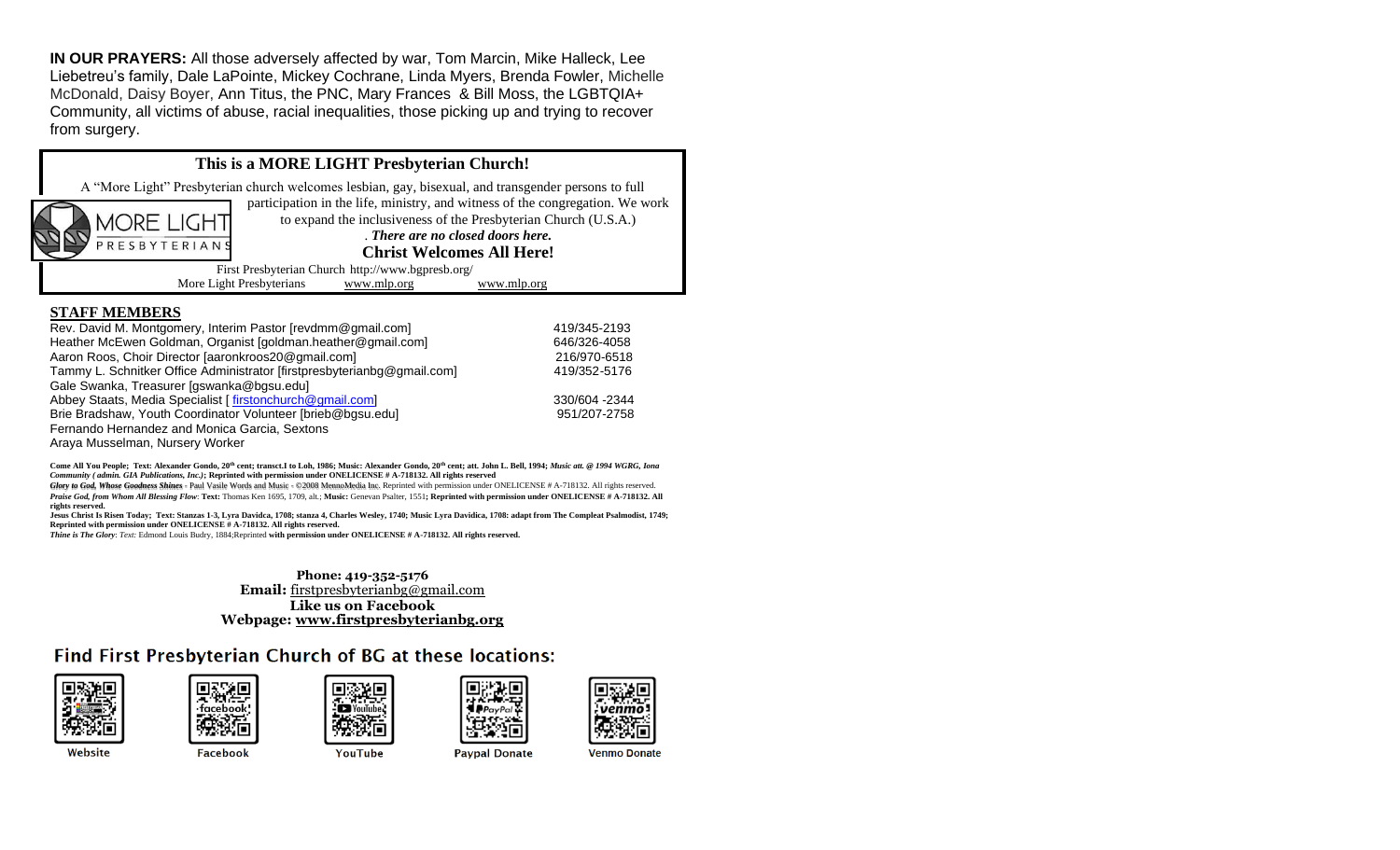### **Easter Lilies 2022**



James & Evelyn Bachman in memory of their parents.

Bob & Joan Callecod in honor of their family.

Janet DeLong in memory of Gary DeLong.

Susan & Christ Dunn

Wally Fraker & Nettie Rose in memory of Peck & Marti Rose and Don & Virginia Fraker.

Beatrice Guenther in honor of Betty Long, Paul & Marilyn Nusser, and Ann Titus.

Nancy Hess in memory of our parents Jim & Clarabelle Garn.

Dick & Judy Martin in honor of our grandchildren: Ellie, Nate, Kate, & Mason.

Ann Marie & David Montgomery in memory of our parents and in honor of the PNC.

Jim Novotny in memory of Wendy Novotny.

Ellyn Stout in memory of Mary Louise Wright and Marjorie Rose Stout Horne.

**Perrysburg Chorale Annual Spring Concert –** *Bach, Brahms, Bernstein, and More…* The concert features choral favorites by master composers including J.S. Bach's *Jesu, Joy,*  Mozart's *Ave Verum,*, and highlights from Bernstein's *West Side Story.* There is no admission charge. The concerts are on two different dates and places listed below:

**Sunday, April 24th at 3 p.m.** at Community of Christ Lutheran Church, 6517 Finzel Rd., Whitehouse, OH and Sunday, **May 1st at 3 p.m**. at St. Timothy's Episcopal Church, 871 East Boundary St., Perrysburg. *Side note two of our choir members, Nettie Rose and Shirley Brannan perform with this chorale.*

### *Jesus Christ Is Risen Today*

- 1. Jesus Christ is risen today, Alleluia! Our triumphant holy day, Alleluia! Who did once upon the cross, Alleluia! Suffer to redeem our loss. Alleluia!
- 2. Hymns of praise then let us sing, Alleluia! Unto Christ our heavenly King, Alleluia! Who endured the cross and grave, Alleluia! Sinners to redeem and save. Alleluia!
- 3. But the pains which he endured, Alleluia! Our salvation have procured. Alleluia! Now above the sky he's King, Alleluia! Where the angels ever sing. Alleluia!
- 4. Sing we to our God above, Alleluia! Praise eternal as God's love. Alleluia! Praise our God, ye heavenly host, Alleluia! Father, Son, and Holy Ghost. Alleluia!

### *Thine Is the Glory*

- 1. Thine is the glory, risen, conquering Son; endless is the victory thou o'er death hast won. Angels in bright raiment rolled the stone away, kept the folded grave clothes where the body lay. **Refrain.**
	- **Refrain: Thine is the glory, risen, conquering Son; endless is the victory thou o'er death hast won.**
- 2. Lo! Jesus meets us, risen from the tomb; lovingly he greets us, scatters fear and gloom. Let the church with gladness hymns of triumph sing, for the Lord now liveth; death hath lost its sting. **Refrain.**
- 3. No more we doubt thee, glorious Prince of life! Life is naught without thee; aid us in our strife. Make us more than conquerors though thy deathless love; bring us safe through Jordan to thy home above. **Refrain.**